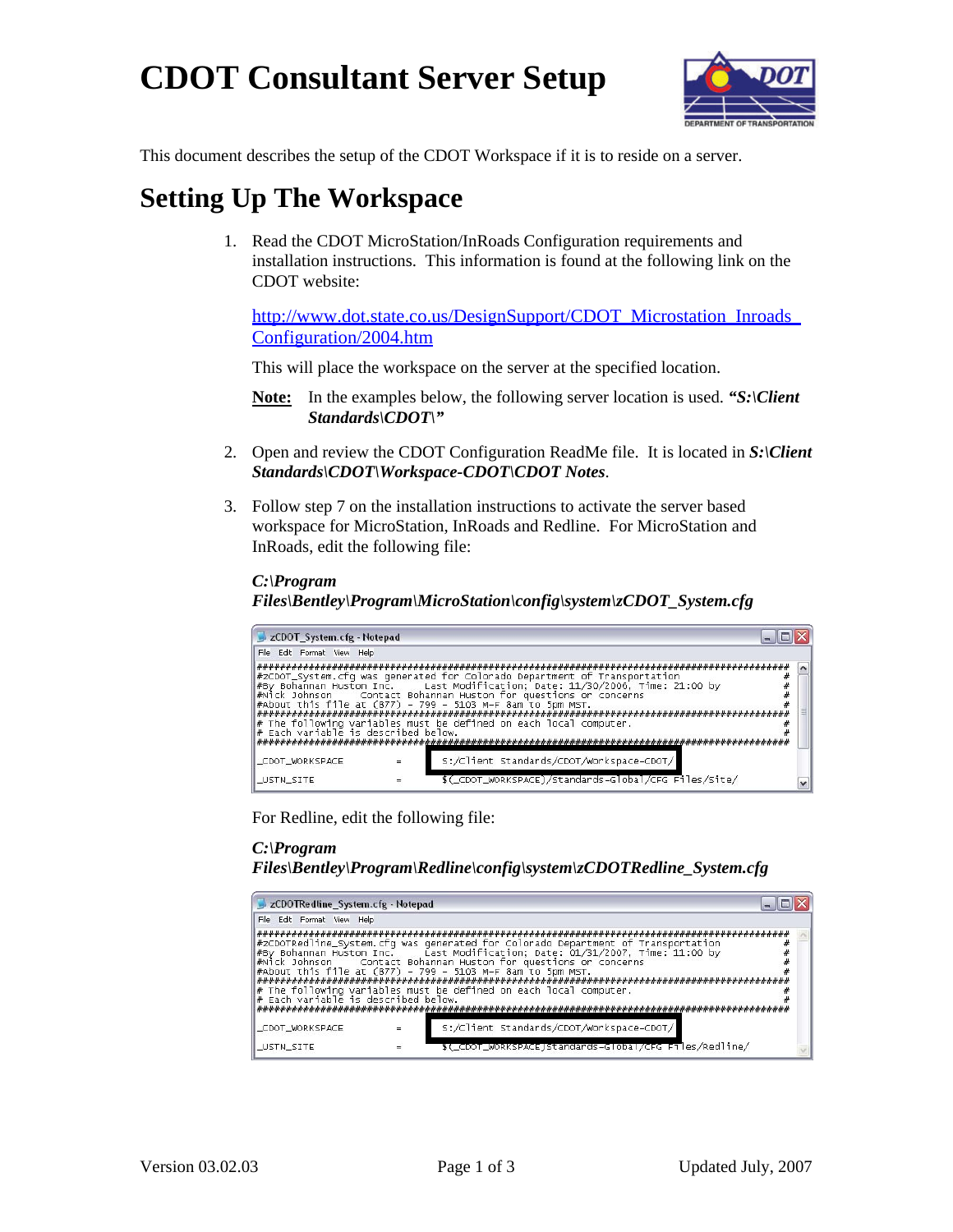#### **CDOT Consultant Server Setup.pdf**

4. The exe folder in the configuration must be copied onto the user's computer in order for the programs to function properly. The *exes* folder should be placed in the following location: *C:\Program Files\Workspace-CDOT\Standards-Global\MicroStation\.* This is required because the custom extensions are built on .NET framework and there are Windows securities that forbid running them on a server.

| Address | C:\Program Files\Workspace-CDOT\Standards-Global\MicroStation\exes |                               |          |                                     |                    |  |  |  |
|---------|--------------------------------------------------------------------|-------------------------------|----------|-------------------------------------|--------------------|--|--|--|
| Folders |                                                                    |                               |          | 75                                  | Date Modified      |  |  |  |
|         | Θ<br>$\triangleright$                                              | Menu Help                     |          | File Folder                         | 7/23/2007 3:57 PM  |  |  |  |
|         |                                                                    | Program Help                  |          | File Folder                         | 7/23/2007 3:57 PM  |  |  |  |
|         |                                                                    | CDOTExtensions.dll            | 10 KB    | Application Extension               | 5/20/2007 10:15 AM |  |  |  |
|         |                                                                    | <b>SC</b> CDOTMDL.ma          | 6 KB     | Bentley MDL Application             | 6/5/2007 5:47 PM   |  |  |  |
|         | $\boxed{\pm}$                                                      | CDOTMenu.exe                  | 300 KB   | Application                         | 6/22/2007 4:43 PM  |  |  |  |
|         | $\begin{array}{c} \square \end{array}$                             | CDOTMenu.exe.manifest         | 1 KB     | MANIFEST File                       | 8/31/2004 4:17 PM  |  |  |  |
|         | $\boxed{\pm}$                                                      | 2 <sup>1</sup> CDOTMenus.mdb  | 1,872 KB | Microsoft Office Access Application | 7/18/2007 3:32 PM  |  |  |  |
|         | $\overline{+}$                                                     | <b>DE</b> CreatePriDir.exe    | 88 KB    | Application                         | 6/7/2007 8:52 AM   |  |  |  |
|         | $\mathbf{F}$                                                       | * Interop.MicroStationDGN.dll | 1,188 KB | Application Extension               | 9/17/2004 1:01 AM  |  |  |  |
|         | $\overline{+}$                                                     | manage ucf.bat                | 2 KB     | MS-DOS Batch File                   | 2/2/2005 5:26 PM   |  |  |  |
|         | $\mathbf{H}$                                                       | SelectGroup.exe               | 64 KB    | Application                         | 5/22/2007 11:46 AM |  |  |  |
|         |                                                                    | TypicalSection.exe            | 260 KB   | Application                         | 7/19/2007 3:09 PM  |  |  |  |
|         |                                                                    |                               |          |                                     |                    |  |  |  |

5. For those using the *CreatePrjDir.exe*, **copy** the following workspace folders (and their data) to the *C:\Program Files\* directory:

*Workspace-CDOT\Standards-Local\Projects*

*Workspace-CDOT\Standards-Global\InRoads\Preferences* 

#### *Workspace-CDOT\Standards-Global\MicroStation\Sheet Borders*

The pcf file created by the CreatePrjDir.exe program will be placed in the following location on the computer used to run the program:

*C:\Program Files\Workspace-CDOT\Standards-Local\Projects\* 

- 6. **Copy** this pcf file to the *S:\Client Standards\CDOT\Workspace-CDOT\Standards-Local\Projects*. All users accessing this project will use the pcf file located on the server because the MicroStation configuration variables point to this directory.
- 7. Below is an example of the folder structure required on the local drive for those using the *CreatePrjDir.exe*: